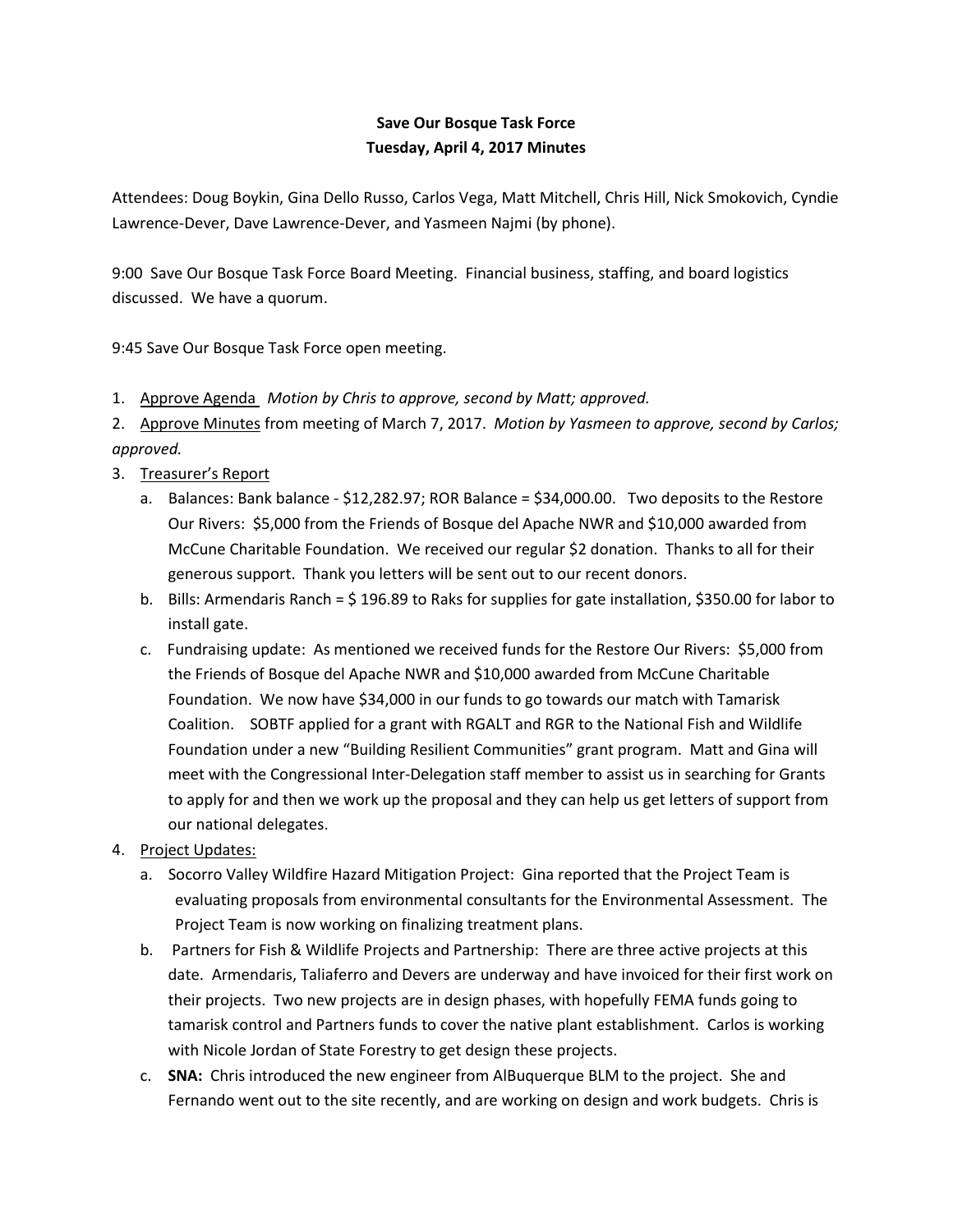retiring at the end of the month! Congratulations to her! **Riverine Parks**: Everything is open down there. We assume there isn't going to be a grand opening. Our trash pickup day is on **April 21**. We will be working together to get cable back up at the parks to direct vehicular traffic. Yasmeen said they had some funding to buy cable. She and Lorenzo will do an inventory and then a crew will help us install. Doug checked on the crew and Lorenzo is offering that to staff. Use compression clamps as opposed to cable clamps to help control theft, need a total number of clamps needed. Gina reminded everyone that we need to get two large trash piles picked up (went out to Confluence park on March 7 and that trash pile with couch was still there, the one just north of Otero Street in the first pass through of the ribbon was still there too). Yasmeen will check with Felipe on this right away. Table at Otero Park needs to be replaced. People are using our trail and parks, that's great! Update: Doug reported we lost a table at Bosquecito Crossing with the higher river flows.

- d. Rio Grande Trail, Socorro Valley Trail efforts: Next Commission meeting is April 6, in Santa Fe. After contractor is on board, we will invite them down to talk with local stakeholders and landowners.
- e. Sevilleta NWR Cooperative Agreement plantings are in, willows are budding out. Sevilleta NWR might not install a gate as they originally planned, but will do a redesign and see what is needed. Then we can finalize funding for poles and interns. By summer or fall, they should know what is needed for Unit B.
- f. Central Socorro Bosque Severance Project: \$750,000 has been allocated for work to be performed on state- and federally-owned land. Work has started at Otero St Park and they are working south. Work will stop in this area on April 15.
- g. Other projects: 1) Yasmeen suggested some plantings at Otero Street where the Levee Project equipment was mobilized, 2) New signs for our park – recommendation from a County Commissioner to work with the schools, have a competition to choose design and construction and award winner, 3) Planting at Armendaris Ranch: April 11, 12, 17, 18, 24, 25 if needed. Angel is going to assist on the  $11<sup>th</sup>$ , but if others can join us for a day that would be great. Too far a distance for college students that have classes, but Gina will send out an invite anyway. Lunch provided.
- 5. Restore our Rivers Initiative: Fundraising workshop offered by Tamarisk Coalition and a consultant they have hired to help with this initiative, the Board says yes to include other non-profit organizations in the workshop if possible. Gina will check on this.
- 6. Cross-Watershed Network Programs and Opportunities: tabled until Fred is here.
- 7. Director's Position update –ASAP on reviews by Director selection committee-have edits to Jon by Thursday of this week so he can send it out by April  $7<sup>th</sup> - 2$  week period for search, with a starting date in Mid may. Selection committee includes Jon Erz, Doug Boykin, Yasmeen Najmi, Matt Mitchell, Gina Dello Russo. Internship Program committee: Jon Erz, Gina Dello Russo, Matt Mitchell, Yasmeen Najmi, Doug Boykin-tasks to be assigned.
- 8. Planning for Spring 2017 Bosque Trash Pickup Day: **April 21, 2017 9:00 am**. County can bring equipment, MRGCD will bring assistance. Volunteer firefighters, tech clubs are welcome. Gina will